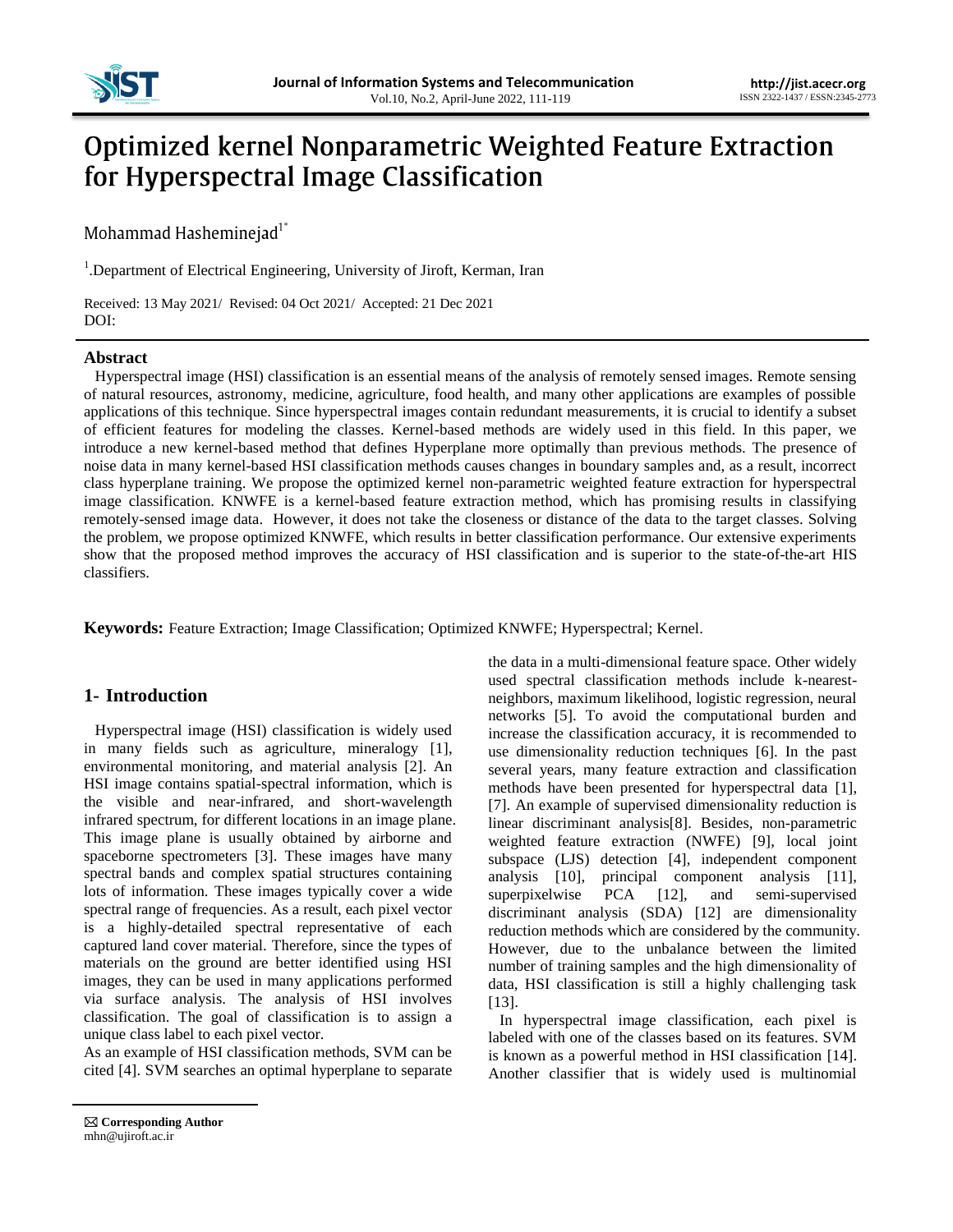logistic regression [15]. This classifier uses the logistic function to provide the posterior probability. In [15], an ensemble multinomial logistic regression-based method is used for HSI classification. An anomalous component extraction framework for the detection of hyperspectral anomalies based on Independent Component Analysis (ICA) and orthogonal subspace imaging (OSP) is proposed in [16]. Kernel-based SVM approaches can offer satisfying performance in HSI classification. Mountrakis et al. showed that using a nonlinear kernel with a local k-nearest neighbor adaptation improves the performance of localized types of SVM approaches [17]. A regularization method is proposed in [18] to address the issue of kernel predetermination. The technique identifies kernel structure through the analysis of unlabeled samples. H. C. Lee et al. proposed an HSI classifier that projects Gabor features of the hyperspectral image into the kernel induced space through composite kernel technique [1]. Representationbased methods such as sparse representation are proven to be promising in pattern recognition. HSI sparse representation classification is based on the assumption that pixels belonging to the same class lie in the same subspace. It is also applied to HSI classification [19], where the representation is performed in a feature space induced by a kernel function. Sparse representation classification is now a popular method in hyperspectral unmixing. Weng et al. used a kernel to map hyperspectral data and library atoms to a suitable space to unmix hyperspectral information [20]. Sparse representation is also used to enhance hyperspectral images [21].

Recently, a variety of deep learning-based algorithms has shown their promising performance in various applications, including HSI classification [22]. Due to the success of deep learning in the field of pattern recognition, it has attracted many researchers in hyperspectral image classification and analysis [23], [24]. In [23], a convolutional neural network (CNN) architecture is proposed for HSI classification. They proposed a 3-D network that uses both spectral and spatial information. To effectively process the border areas in the image, it implemented a border mirroring strategy. The proposed algorithm is implemented on graphical processing units. In [24], a simplified deep neural network is proposed. This network, which is called MugNet, utilizes the relationship between different spectral bands and neighboring pixels. It also generates a convolution kernel using a semisupervised manner. The application of deep SVM in HSI classification is investigated in [25]. Four kernel functions were used in that study.

However, it is commonly necessary to pre-process that spectral information to use in HSI analysis. This process includes reducing the number of bands using proper techniques. In this case, non-parametric weighted feature extraction (NWFE) has shown promising results in HSI dimension reduction [9]. It is further improved in [26] as

KNWFE, taking advantage of the kernel method. In this paper, we try to improve within and between class scattering matrices, correcting data weightings.

The rest of this paper is organized as follows: Section 2 overviews the KNWFE method. In Section 3, we propose our corrections on the KNWFE followed by the performed experiments in Section 4. We conclude in Section 5.

## **2- Related Work**

Most of the time, HSIs are not linearly separable. Therefore kernel methods are used to project the data into a feature space, where the classes are linearly separable. The kernel function is a similarity function that corresponds to an inner product in some expanded feature space. Some popular kernel functions are linear kernel, polynomial kernel and gaussian radial-basis-function (RBF) kernel.

The proposed algorithm is a nonlinear kernel-mode based on the nonparametric weighted feature extraction (NWFE) method [26]. NWFE is a nonparametric method for high-dimensional multi-class pattern recognition problems. This algorithm is based on a non-parametric expression of the scatter matrix. The steps of this algorithm are to first calculate the Euclidean distance between each sample pair and place it in a matrix called the distance matrix. Then the weights matrix is calculated using the distance matrix. The weighted mean matrix is then calculated by putting different weights on every sample. Then, the distance between samples and their weighted means is calculated, as their closeness to the boundary. Finally, nonparametric between-class and within-class scatter matrices are defined, to put large weights on the samples close to the boundary and deemphasize samples far from the boundary. These matrices are defined respectively as [26]:

$$
S_b^{NW} = \sum_{i=1}^{L} P_i \sum_{j=1}^{L} \sum_{\ell=1}^{N_i} \frac{\lambda_{\ell}^{(i,j)}}{N_i} \left( x_{\ell}^{(i)} - M_j(x_{\ell}^{(i)}) \right)
$$

$$
\times \left( x_{\ell}^{(i)} - M_j(x_{\ell}^{(i)}) \right)^T
$$

$$
S_w^{NW} = \sum_{i=1}^{L} P_i \sum_{\ell=1}^{N_i} \frac{\lambda_{\ell}^{(i,j)}}{N_i} \left( x_{\ell}^{(i)} - M_j(x_{\ell}^{(i)}) \right)
$$

$$
\times \left( x_{\ell}^{(i)} - M_j(x_{\ell}^{(i)}) \right)^T
$$

where  $\lambda_{\ell}^{(i,j)}$  is scatter matrix weight and is defined by:

$$
\lambda_{\ell}^{(i,j)} = \frac{dist\left(x_{\ell}^{(i)}, M_j(x_{\ell}^{(i)})\right)^{-1}}{\sum_{t=1}^{N_i} dist\left(x_t^{(i)}, M_j(x_t^{(i)})\right)^{-1}}
$$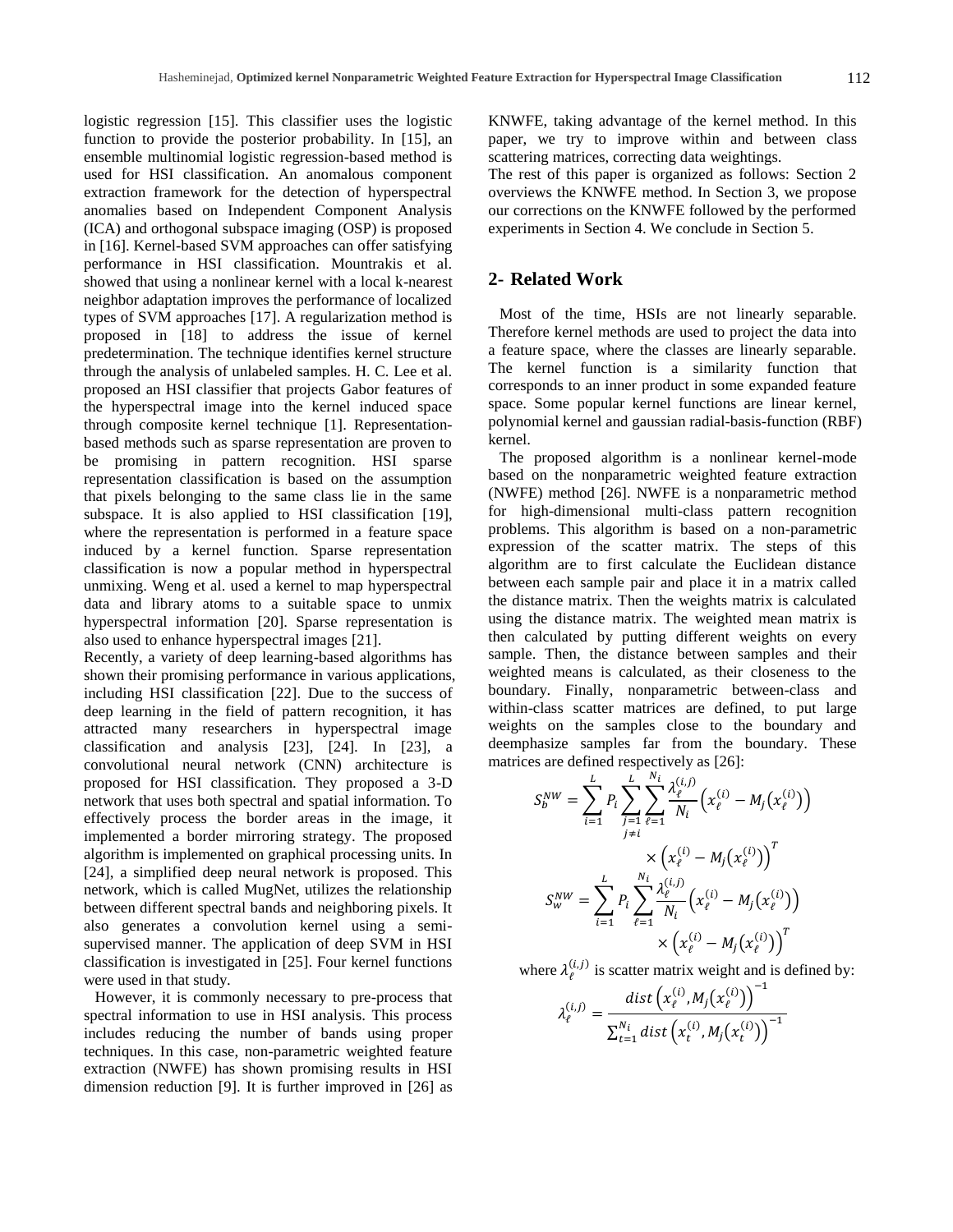with  $M_i(x_i^{(i)}) = \sum_{k=1}^{N_j} \omega_{\ell k}^{(i,j)} x_k^{(j)}$  $\int_{k=1}^{N} \omega_{\ell k}^{(l,J)} x_k^{(J)}$ , that denoted the weighted mean concerning  $x_i^{(i)}$  in class *j*, *dist*(*A*, *B*) the distance between  $A$  and  $B$ , and

$$
\omega_{\ell k}^{(i,j)} = \frac{dist\left(x_{\ell}^{(i)}, x_{k}^{(j)}\right)^{-1}}{\sum_{t=1}^{N_{j}} dist\left(x_{\ell}^{(i)}, x_{t}^{(j)}\right)^{-1}}
$$

Despite that NWFE has better performance than LDA, it is still linear. The KNWFE method, a kernel-based nonlinear version of the NWFE, is presented to derive the non-Gaussian data feature [26]. In this method,  $x_i^{(i)}$  in the scatter matrices is replaced by  $\varphi(x_{\ell}^{(i)})$ , where  $\varphi(.)$  is a kernel function.

# **2-1- Kernel Nonparametric Weighted Feature Extraction**

The strategy of kernel-based methods is to map data from the original space to a higher-dimensional Hilbert space, where the data are expected to be more separable in this space. The kernel is an  $N \times N$  matrix, where N is the total number of samples. In KNWFE, a weight matrix is firstly defined, based on data.

$$
\lambda_l^{(i,j)} = \frac{\left[K_{ll}^{(i,i)} + (W^{(i,j)}K^{(j,j)}W^{(i,j)}^T)_u - 2(K^{(i,j)}W^{(i,j)}^T)_u\right]^{-1/2}}{\sum_{t=1}^{N_i} \left[K_{tt}^{(i,i)} + (W^{(i,j)}K^{(j,j)}W^{(i,j)}^T)_{tt} - 2(K^{(i,j)}W^{(i,j)}^T)_{tt}\right]^{-1/2}}
$$
(1)

Where l represents a datum,  $i = 1, 2, ..., L$ ,  $j = 1, 2, ..., L$ , L is the number of classes,  $K^{(i,j)}$  is a part of kernel matrix, K, and  $W^{(i,j)}$  which is shown in (2). Matrix  $\Lambda^{(i,j)}$ , is then defined as in (3) which is used in the process [26].

$$
W^{(i,j)} = \begin{bmatrix} w_{11}^{(i,j)} & \cdots & w_{1N_j}^{(i,j)} \\ \vdots & \ddots & \vdots \\ w_{N_i1}^{(i,j)} & \cdots & w_{N_iN_j}^{(i,j)} \end{bmatrix}
$$
 (2)

$$
\Lambda^{(i,j)} = diag\left\{\frac{\lambda_1^{(i,j)}}{N_i}, \dots, \frac{\lambda_{N_i}^{(i,j)}}{N_i}\right\}
$$
\n(3)

Where  $w_{lk}^{(i,j)}$  is defined in (4), and N and N<sub>i</sub> are total number of data, and number of data in class  $i$ , respectively.

$$
w_{lk}^{(i,j)} = \frac{(K_{ll}^{(i,i)} + K_{kk}^{(j,j)} - 2K_{lk}^{(i,j)})^{-1}}{\sum_{t=1}^{N_j} (K_{ll}^{(i,i)} + K_{tt}^{(j,j)} - 2K_{lt}^{(i,j)})^{-1}}
$$
(4)

To obtain a transformation matrix, it is firstly needed to calculate the two matrices W and B (equations (5)-(12)).

$$
W = W_1 - W_2 - W_2^T + W_3 \tag{5}
$$

$$
W_1 = diag\{P_1 \Lambda^{(1,1)}, \dots, P_L \Lambda^{(L,L)}\}
$$
 (6)

$$
W_2 = diag\{P_1 \Lambda^{(1,1)} W^{(1,1)}, \dots, P_L \Lambda^{(L,L)} W^{(L,L)}\}
$$
 (7)

$$
W_3 = diag\{P_1 W^{(1,1)^T} \Lambda^{(1,1)} W^{(1,1)}, \dots
$$
  
, 
$$
P_L W^{(L,L)^T} \Lambda^{(L,L)} W^{(L,L)}\}
$$
 (8)

$$
B = B_1 - B_2 - B_2^T + B_3 \tag{9}
$$

$$
B_1 = diag\left\{ P_1 \sum_{j=1}^{L} \Lambda^{(1,j)}, \dots, P_L \sum_{j=1}^{L} \Lambda^{(L,j)} \right\}
$$
 (10)

$$
B_2 = \begin{bmatrix} P_1 \Lambda^{(1,1)} W^{(1,1)} & \cdots & P_1 \Lambda^{(1,L)} W^{(1,L)} \\ \vdots & \ddots & \vdots \\ P_L \Lambda^{(L,1)} W^{(L,1)} & \cdots & P_L \Lambda^{(L,L)} W^{(L,L)} \end{bmatrix}
$$
(11)

$$
B_3 = \sum_{i=1}^{L} P_i diag\{ (12)
$$
  
 
$$
W^{(i,1)} \Lambda^{(i,1)} W^{(i,1)}, ..., W^{(i,L)} \Lambda^{(i,L)} W^{(i,L)} \}
$$

In the above equations,  $P_i$  is the probability of  $i^{\text{th}}$  class. The following steps are taken to obtain the transformation matrix (A) [26].

<span id="page-2-0"></span>If the transformation matrix is derived according to Fisher's relationship as follows (Equation (13)), then it is necessary to use the decomposition of the eigenvalue and eigenvector to obtain P and U:

$$
A = PU \tag{13}
$$

Where P is the eigenvector of the kernel matrix and U is the eigenvector of equation (15). These eigenvectors are arranged based on the highest eigenvalues, and the eigenvector whose eigenvalues are zero or close to zero is eliminated.

$$
K = P \Gamma P^T \tag{14}
$$

$$
(\Gamma P^{T}(B - W)P\Gamma)U = \lambda(\Gamma P^{T}W P\Gamma)U
$$
 (15)  
Then, the transformation equation will be:

$$
y = AT \begin{bmatrix} \kappa(x_1, z) \\ \vdots \\ \kappa(x_N, z) \end{bmatrix}
$$
 (16)

As a result of Equation [\(1\),](#page-2-0) the KNWFE algorithm assigns greater weights to the samples close to the center of the class, in contrary to the boundary samples. Meanwhile, as it is illustrated in [Fig. 1](#page-3-0) the boundary samples are more determinant than samples close to the center of the class. Furthermore, this method does not differentiate between classes that are close to each other, and far apart in the production of the between-class scattering matrix. Whiles, it can have a significant effect on determining the final weight of the sample. The following is a description of the proposed method for solving the problems of this algorithm.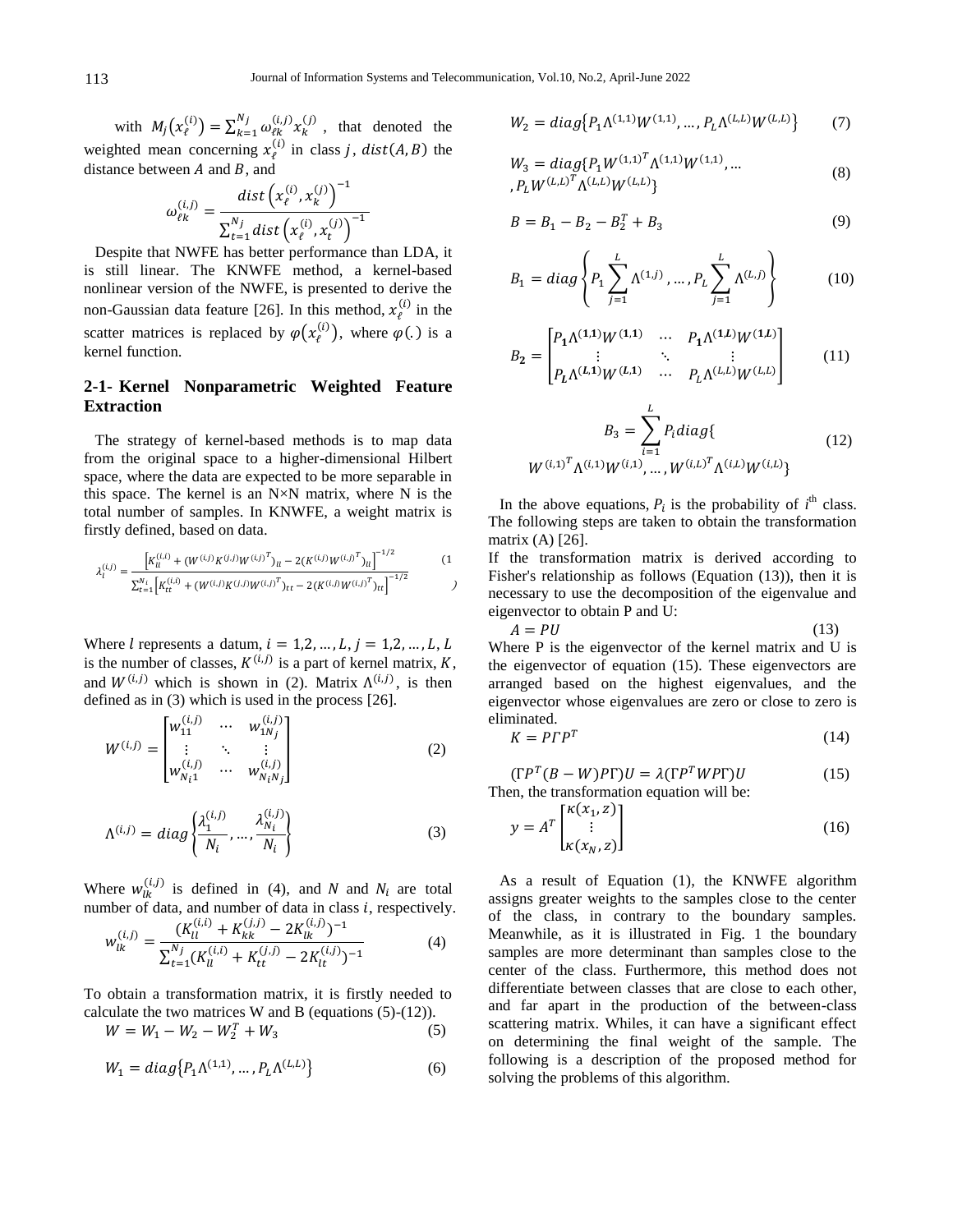

<span id="page-3-0"></span>Fig. 1. The importance of boundary s in SVM classification

# **3- Optimized KNWFE**

To solve the first problem of assigning more weight to data close to the center of the class, we use a function with Rayleigh distribution. In such a way, we pass the scattering matrix elements through this function and give higher weights to the samples near the class boundary. We then discard twenty percent of the samples in each class to prevent high weight assignment to outliers. The proposed formulations are also designed so that they take into account the distance of classes.

We define the weights  $\gamma_l^{(i,j)}$  corresponding to  $\lambda_l^{(i,j)}$  and another matrix  $\gamma_l^{un (i,j)}$  so that  $\gamma_l^{un (i,j)}$  are unnormalized weights of  $\gamma_l^{(i,j)}$ , and then we will have:  $\gamma_1^{(i,j)}$ 

$$
= \frac{\left[K_{ll}^{(i,i)} + (W^{(i,j)}K^{(j,j)}W^{(i,j)^T})_{ll} - 2(K^{(i,j)}W^{(i,j)^T})_{ll}\right]^{-1/2}}{\sum_{t=1}^{N_i} \left[K_{tt}^{(i,i)} + (W^{(i,j)}K^{(j,j)}W^{(i,j)^T})_{tt} - 2(K^{(i,j)}W^{(i,j)^T})_{tt}\right]^{-1/2}}
$$
(17)

 $\sum_{t=1}^{N_i} [K_{tt}^{(i,i)} + (W^{(i,j)}K^{(j,j)}W^{(i,j)^T})_{tt} - 2(K^{(i,j)}W^{(i,j)^T})_{tt}]^{-1/2}$ <br>where *i* and *j* are indices of *i*<sup>th</sup> and *j*<sup>th</sup> classes, *l* is the index of the datum, and  $N_i$  is the total number of data in the class.

$$
\gamma_l^{un (i,j)} = \left[ K_{ll}^{(i,i)} + (W^{(i,j)} K^{(j,j)} W^{(i,j)^T})_{ll} - 2 (K^{(i,j)} W^{(i,j)^T})_{ll} \right]^{-1/2}
$$
(18)

First, it is needed to modify  $\gamma_l^{(i,j)}$ , which is the membership degree of each data in its class, as follows. In this case, the more the data is away from the center of the class (boundary data), it will gain more weight.

$$
\gamma_l^{(i,i)} = \frac{\max(\gamma_l^{(i,i)}) - \gamma_l^{(i,i)}}{\sum_{t=1}^{N_i} \{\max(\gamma_t^{(i,i)}) - \gamma_t^{(i,i)}\}}
$$
(19)

The following equation (similar to the Rayleigh distribution function) is used to weaken the effect of distorted and noisy data and remove them from the data set. In this case, we must apply this relation to the entire matrix of  $\gamma_l^{(i,i)}$ .

$$
\gamma_l^{(i,j)} = \frac{\gamma_l^{(i,j)}}{0.606\sigma} e^{-\frac{\gamma_l^{(i,j)^2}}{2\sigma^2}}
$$
(20)

The value of  $\sigma$  is the percentage of noisy data deletion. We chose this so that to consider 20% of the data of each class as offset data. That is, due to the above relationship, 20 percent of the data in a class will be weighed less and will be considered as noisy data and will not be known as boundary data. We apply the relation to the total weight of  $\gamma_l^{un (i,j)}$ . Dividing by 0.606, we normalized those weights:

$$
\gamma_l^{un\,(i,j)} = \frac{\gamma_l^{un\,(i,j)}}{0.606} \, e^{-\frac{\gamma_l^{un\,(i,j)}^2}{2\sigma^2}} \tag{21}
$$

The final weights of the data for the within-class and between-class values will be as follows:

$$
\lambda_l^{(i,i)} = 0.5(\gamma_l^{(i,i)} + \max_{\forall i \neq j} \gamma_l^{(i,j)}) (\max_{\forall i \neq j} \gamma_l^{un(i,j)})^r
$$
(22)

 $r \in [0, \infty)$ 

where the  $r$  parameter increases the effect of nonnormalized weights on the total weights.

$$
\lambda_l^{(i,j)} = 0.5(\gamma_l^{(i,i)} + \max_{\forall i \neq j} \gamma_l^{(i,j)})(\gamma_l^{un(i,j)})^r
$$
  
\n
$$
r \in [0, \infty)
$$
\n(23)

We then normalize equations (22) and (23) and obtain equations (24) and (25). Multiplying the two terms, we can change the weight between the terms, by raising one of the terms to the power of  $r$ . One may change the power  $r$  to increase the effect of  $\gamma_l^{un (i,j)}$ . Thus, the weights  $\lambda_l^{(i,i)}$  and  $\lambda_1^{(i,j)}$  are replaced in the original algorithm and improve the results. The next steps are similar to the original algorithm to obtain the conversion matrix.

$$
\frac{\lambda_l^{(i,i)}}{\sum_l \sum_i \lambda_l^{(i,i)}} \to \lambda_l^{(i,i)}
$$
\n(24)

$$
\frac{\lambda_l^{(i,j)}}{\sum_l \sum_i \sum_{j \neq i} \lambda_l^{(i,j)}} \to \lambda_l^{(i,j)}
$$
\n(25)

Superpixel segmentation algorithms were used along with the proposed kernel to increase the efficiency of the classification system [27]. This algorithm segments the HSI into a large number of superpixels. A superpixel consists of a combination of many contiguous pixels that have similar properties. Due to a large number of HSI bands, direct segmentation is not possible. Hence, we reduce the dimensionality using the proposed combined non-parametric kernel (CNPK) and classify it using SVM.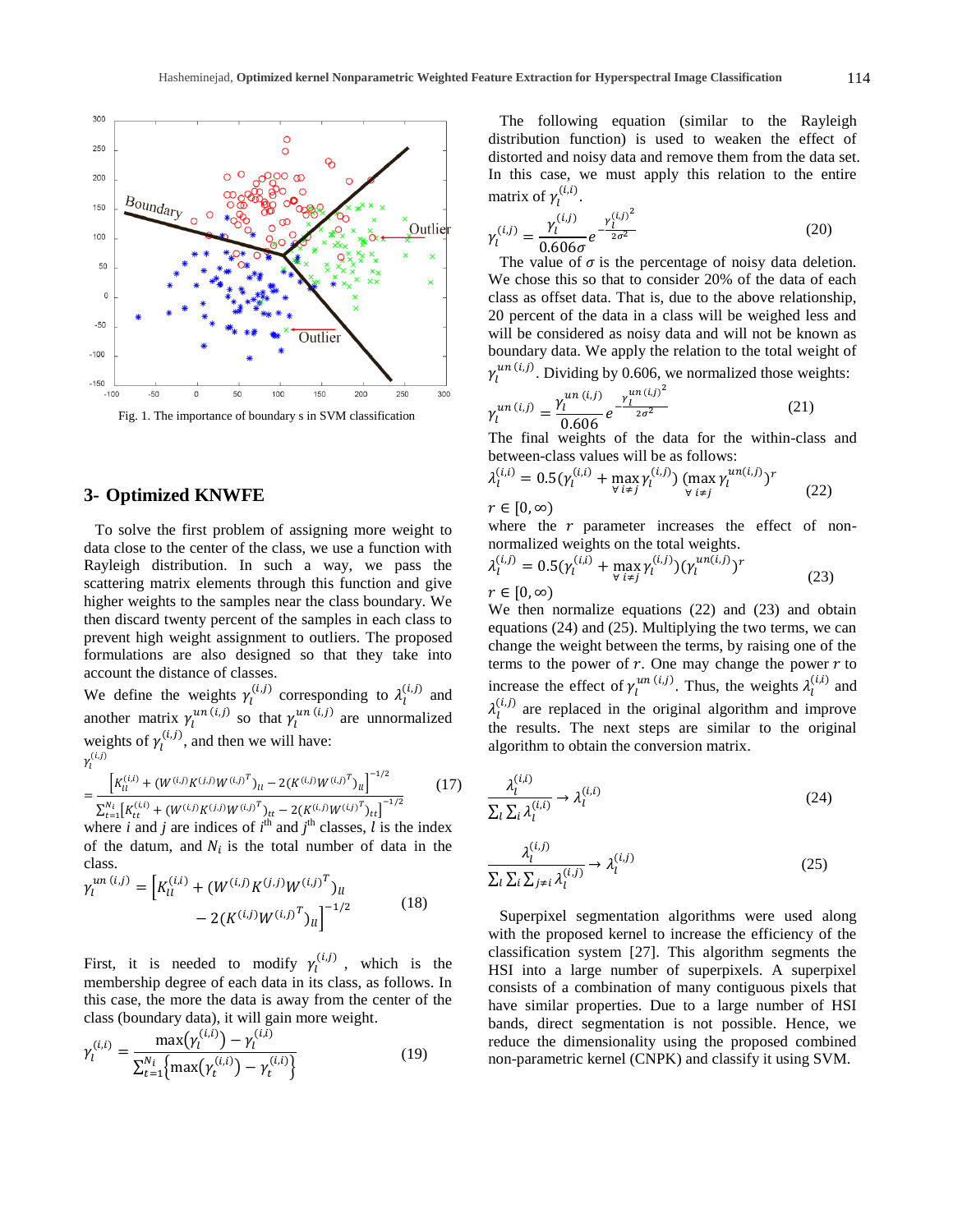## **4- Experiments**

We used three sets of HSI to evaluate the effectiveness of the proposed OKNWFE. The first set is taken from a forest-agricultural area in the northeast of the Indiana state, using the AVIRIS sensor in 1992. This image has a 220 band and 145×145 pixels. The dataset has 16 different classes and 10366 samples. Due to the absorption of radiations by the atmosphere, some of the bands are highly noisy and do not contain reliable information. Therefore, we reject the 30 noisy bands to improve the classification. The secondary data belongs to an area at Pavia University. This image is of size 610×340 and the high resolution of 1.3 meters per pixel in each band. The remaining number of channels after removing the noisy bands is 103, with a spectral range of 0.43 to 0.86 micrometers. This data includes nine different classes which are: Asphalt, meadows, gravel, trees, metal sheets, bare soil, bitumen, brick blocks, and shadows [3]. The third data belongs to the Pavia urban area, which is a 115 dimensional and 1096×715 pixel image. Removing the noisy bands, 102 bands remained for the image. This data includes nine different classes, which are water, trees, asphalt, brick blocks, bitumen, tiles, shadows, meadows, and soils.

<span id="page-4-0"></span>Table I. The best-tuned used for OKNWFE and KNWFE for the AVIRIS dataset

| <b>Method</b>       | <b>OKNWFE</b> | <b>KNWFE</b> |
|---------------------|---------------|--------------|
| Kernel type         | Gaussian      | Gaussian     |
| Value of $\sigma$   | 6.6           | 0.5          |
| SVM kernel type     | Gaussian      | Gaussian     |
| SVM kernel width    | 20            | 20           |
| Value of C          | 520000        | 500000       |
| Number of k in k-NN |               |              |
| Distance type       | Minkowski     | Minkowski    |
| Order               |               |              |

<span id="page-4-1"></span>

| Table II. The best-tuned parameters for the optimized KNWFE and |
|-----------------------------------------------------------------|
| the KNWFE for the Pavia University Dataset                      |

| <b>Method</b>       | <b>OKNWFE</b> | <b>KNWFE</b> |
|---------------------|---------------|--------------|
| Kernel type         | Gaussian      | Gaussian     |
| Value of $\sigma$   | 2000          | 220          |
| SVM kernel type     | Gaussian      | Gaussian     |
| SVM kernel width    | 20            | 20           |
| Value of C          | 10000         | 10000        |
| Number of k in k-NN |               |              |
| Distance type       | Minkowski     | Minkowski    |
| Order               |               |              |

#### **4-1- Parameter Setting**

As in [26], we used 8 of 16 classes in AVIRIS data to evaluate the baseline and the proposed method. The

simulation time for the AVIRIS data and the KNWFE method was 43 minutes, and for the OKNWFE method it was 57 minutes; for the data of the Pavia University and the KNWFE 82 minutes; for the 108-minute OKNWFE method, for the Pavia urban area data and the KNWFE method, 104 minutes, for the method OKNWFE is 130 minutes. The experiments were carried out using Core i5 3210M CPU and 6GB of RAM under the plate of MATLAB. Selected classes are, Corn-no till, Corn-min till, grass, Hay-windrowed, Soybeans-notill, Soybeans-min till, Soybeans-clean till and Woods, which are labeled class1 through class8 respectively. One thousand samples were used for each class of PAVIA urban area data. For each of the three datasets of each class, 300 samples were used to obtain the transformation matrix using the algorithm, and 350 samples were used to learn the SVM classifier. Since training data are randomly selected to train the classifier, 5-fold cross-validation is used to improve predictive performance. The Gaussian kernel sigma value variations are set at {0.02, 0.2, 2, 20, ..., 2000} for the OKNWFE method and {0.02, 0.2, 2, ..., 220} for KNWFE. The range of variations of the Gaussian kernel sigma value of the SVM class for both OKNWFE and KNWFE methods is {0.2, 2, 20, ..., 200}. Also, the range of variations of C value for both OKNWFE and KNWFE is {0.1, 1, 10, 100,  $10^3, \ldots, 10^6$ . The number of neighbors in the k-NN is also {1, 3, 5, 7, 9, 11}, and the range of Minkowski distance order changes is {2, 3, 4, 5}. We have randomly test values of the  $\sigma$  of the Gaussian kernel for both the proposed OKNWFE and KNWFE. In the classification experiments, the best empirical values of  $\sigma$  are used (Table [I](#page-4-0) [&Table II\)](#page-4-1).

| <b>Method</b>       | <b>OKNWFE</b> | <b>KNWFE</b> |
|---------------------|---------------|--------------|
| Kernel type         | Gaussian      | Gaussian     |
| Value of $\sigma$   | 1300          | 2            |
| SVM kernel type     | Gaussian      | Gaussian     |
| SVM kernel width    | 20            | 20           |
| Value of C          | 10000         | 10000        |
| Number of k in k-NN |               |              |
| Distance type       | Minkowski     | Minkowski    |
| Order               |               |              |

<span id="page-4-2"></span>Table III. The best-tuned parameters for the optimized KNWFE and KNWFE for the Pavia urban area data set

<span id="page-4-3"></span>Table IV. The results obtained from the optimized KNWFE simulation and KNWFE for AVIRIS data

| <b>Criterions</b> | Accuracy (%) | <i>Overall</i>    | Average<br>accuracy (%) |                 | Kappa      | coefficient |
|-------------------|--------------|-------------------|-------------------------|-----------------|------------|-------------|
| Classifier        | <b>SVM</b>   | $k-$<br><b>NN</b> | <b>SVM</b>              | k-<br><b>NN</b> | <b>SVM</b> | $k-NN$      |
| <b>OKNWFE</b>     | 87.04        | 82.15             | 90.36                   | 86.58           | 0.8462     | 0.7889      |
| <b>KNWFE</b>      | 79.49        | 76.08             | 81.57                   | 81.36           | 0.7569     | 0.7184      |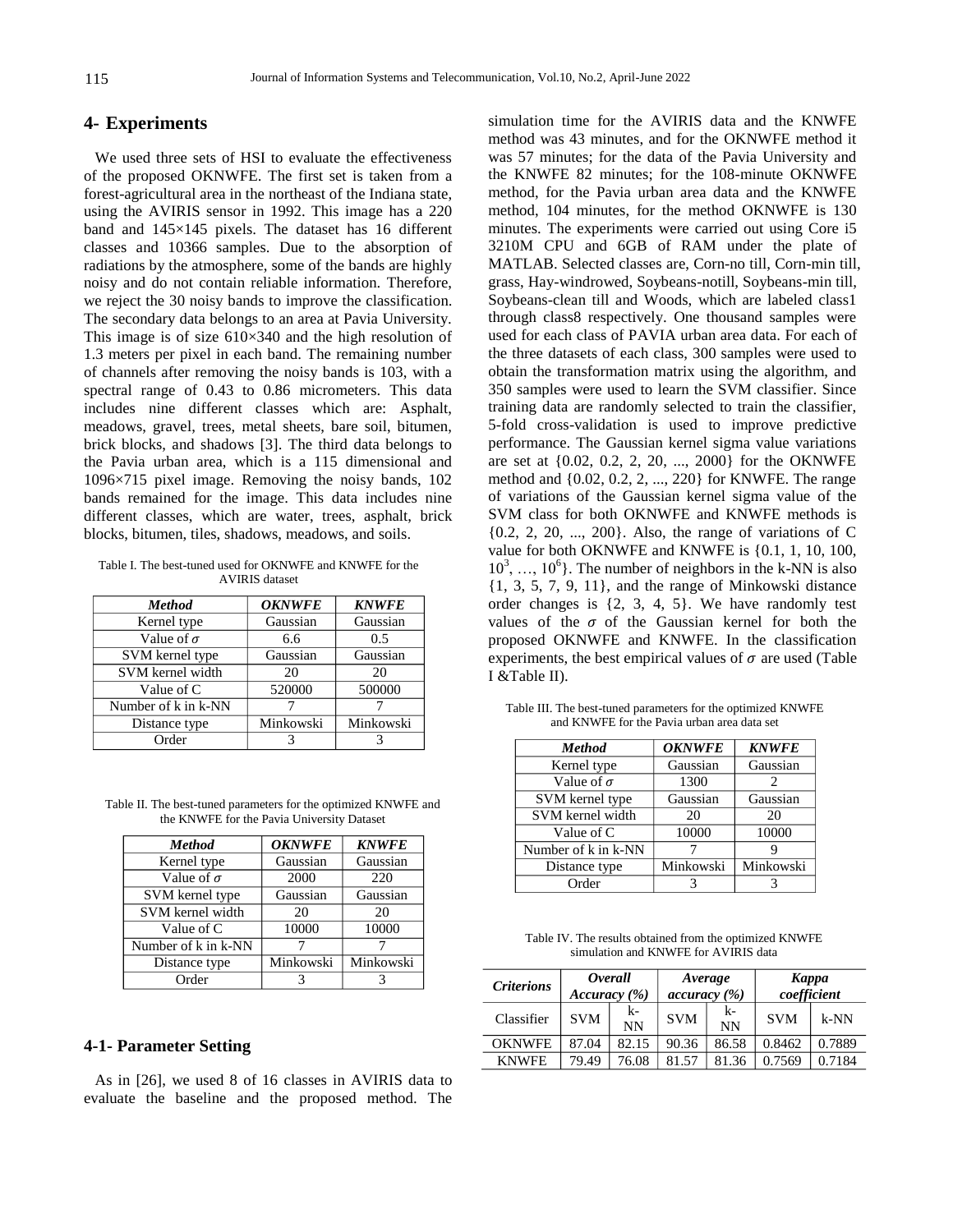| <b>Criterions</b> | Overall<br>Accuracy (%) |        | Average<br>accuracy (%) |        | <b>Kappa</b><br>coefficient |        |  |
|-------------------|-------------------------|--------|-------------------------|--------|-----------------------------|--------|--|
| Classifier        | <b>SVM</b>              | $k-NN$ | <b>SVM</b>              | $k-NN$ | <b>SVM</b>                  | $k-NN$ |  |
| <b>OKNWFE</b>     | 88.73                   | 81.10  | 91.86                   | 87.26  | 0.8542                      | 0.7585 |  |
| <b>KNWFE</b>      | 83.88                   | 71.08  | 88.45                   | 78.12  | 0.7923                      | 0.6254 |  |

Table V. The results obtained from the optimized KNWFE simulation and KNWFE for data from the University of Pavia

[Table I](#page-4-0) shows the empirically determined parameters for KNWFE and the proposed OKNWFE methods for the AVIRIS dataset. Conducting experiments on the AVIRIS dataset, it is empirically determined that the optimum value of  $σ$  for the Gaussian KNWFE is 0.5, while it is 6.6 for the Gaussian OKNWFE, and the value of *C* is 500,000 and 520,000 for KNWFE and OKNWFE respectively. The rest of the parameters are the same for both methods.

<span id="page-5-0"></span>Table VI. The classification accuracy of each class of AVIRIS data using the SVM for both methods (%)

| Class         |       |       |       |       |
|---------------|-------|-------|-------|-------|
| <b>OKNWFE</b> | 83.12 | 88.12 | 95.97 | 100   |
| <b>KNWFE</b>  | 71.96 | 72.06 | 72.63 | 98.97 |
|               |       |       |       |       |
| Class         |       |       |       |       |
| <b>OKNWFE</b> | 90.59 | 78.11 | 93.15 | 93.81 |

<span id="page-5-1"></span>Table VII. The classification accuracy of each class of AVIRIS data using the k-NN for both methods (%)

| Class         |       | 7     | 3     |       |
|---------------|-------|-------|-------|-------|
| <b>OKNWFE</b> | 73.01 | 81.53 | 95.77 | 99.59 |
| <b>KNWFE</b>  | 59.55 | 73.86 | 94.56 | 99.79 |
| Class         | 5     | h     |       |       |
| <b>OKNWFE</b> | 89.87 | 72.24 | 90.71 | 89.95 |
| <b>KNWFE</b>  | 85.95 | 66.73 | 83.87 | 86.55 |

<span id="page-5-2"></span>Table VIII. The confusion matrix of AVIRIS data classification using the OKNWFE and SVM classifier

| Class |      | 2                 | 3                 |     |     | 6        |     |    |
|-------|------|-------------------|-------------------|-----|-----|----------|-----|----|
|       | 1192 | 14                | 3                 |     | 71  | 97       | 55  |    |
| っ     | 16   | 735               | $\mathbf{\Omega}$ |     | 6   | 32       | 45  |    |
| 2     |      | $\mathbf{\Omega}$ | 447               | 2   |     |          |     | 13 |
|       | 0    | O                 | 0                 | 489 | ∩   | 0        |     |    |
|       | 21   | 6                 | 5                 | 0   | 877 | 39       | 20  |    |
|       | 181  | 122               | 12                | 5   | 123 | 1928     | 97  |    |
|       | 14   | 12                | 3                 |     | 6   |          | 572 |    |
| Q     | 0    |                   | 74                | 6   | 0   | $\theta$ |     |    |

<span id="page-5-3"></span>Table IX. The confusion matrix of AVIRIS data classification using the KNWFE and SVM classifier

| Class |          | 2   | 3   |          |        | 6    |          | 8        |
|-------|----------|-----|-----|----------|--------|------|----------|----------|
|       | 1032     | 79  | 4   | 0        | 114    | 105  | 100      | $\theta$ |
| 2     | 52       | 601 | 2   |          | 11     | 86   | 81       | $\theta$ |
| 3     | 0        | 0   | 361 |          | $_{0}$ | 0    | 2        | 133      |
| 4     | $_{0}$   | 0   | 4   | 484      | 0      | 0    | 0        |          |
| 5     | 36       | 4   | 6   | 0        | 867    | 28   | 27       | 0        |
| 6     | 237      | 135 | 20  | 4        | 177    | 1774 | 116      | 5        |
| 7     | 36       | 29  | 6   | $\theta$ | 16     | 24   | 501      | 2        |
| 8     | $\theta$ | 0   | 79  | 0        |        |      | $\theta$ | 1215     |

[Table III](#page-4-2) depicts that we empirically choose the value of 1300 and 2 for σ of OKNWFE and KNWFE, respectively. We also determine the number of K in KNN as 6 for OKNWFE and 9 for KNWFE. [Table VI](#page-5-0) show the simulation results of both KNWFE and OKNWFE on all the three datasets. [Table VI](#page-5-0) and [Table VII](#page-5-1) how the SVM and k-NN classification accuracy on the AVIRIS data.



<span id="page-5-4"></span>Fig. 2. Hugh diagram for OKNWFE and KNWFE using



<span id="page-5-5"></span>Fig. 3. OKNWFE classification map using SVM classification for the AVIRIS data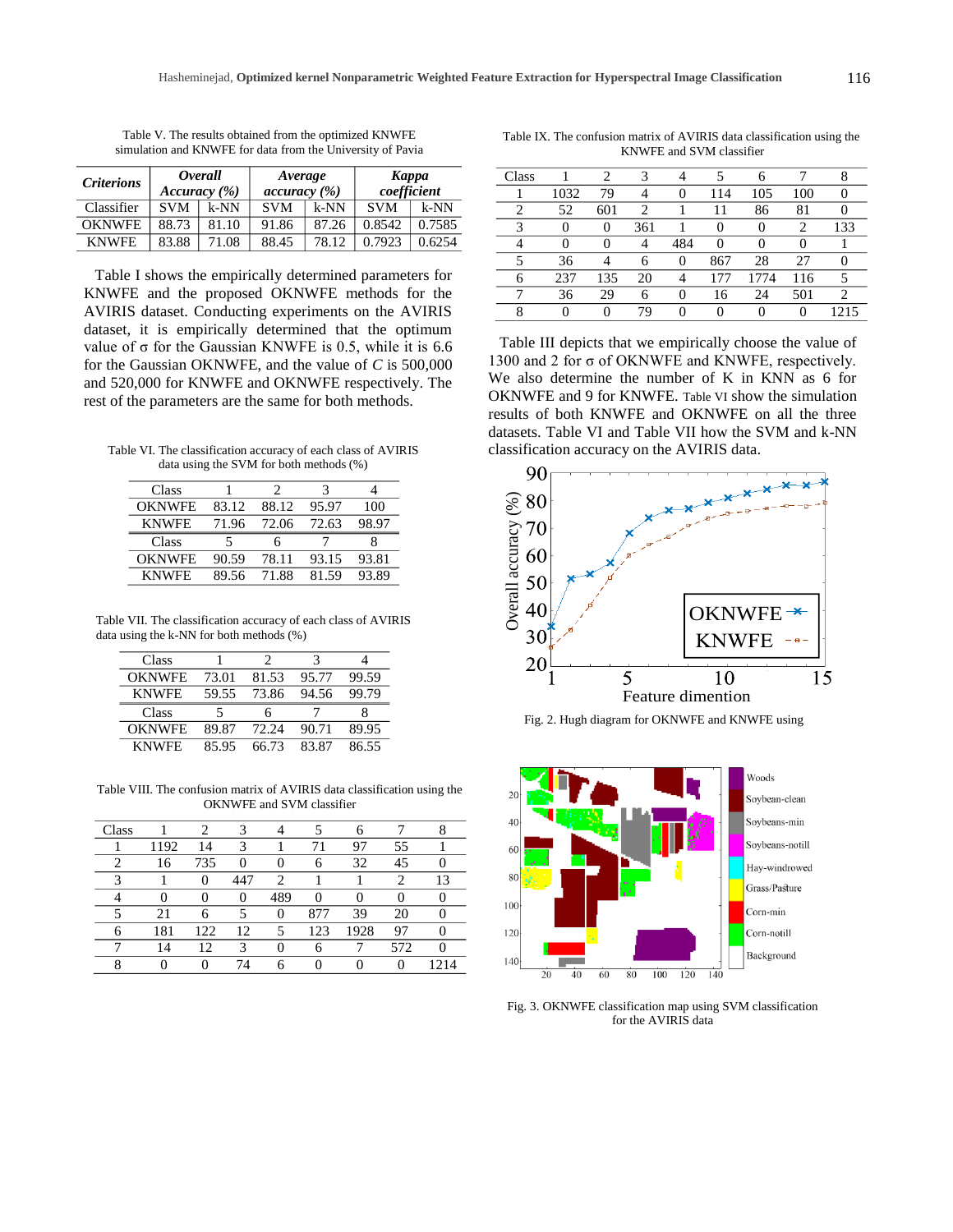

<span id="page-6-0"></span>Fig. 4. Classification of the KNWFE method map using the SVM classification for the AVIRIS data

## **4-2- Dispersion Map Analysis**

To prevent the same results from being exceeded, we refrain from providing details of the results of other datasets. In the following, only the results of the SVM classification for the AVIRIS data are given. [Table VIII](#page-5-2) and [Table IX](#page-5-3) show the confusion matrices for both methods using the SVM classifier on the AVIRIS dataset. As the results of the experiments show, the proposed method with optimized data weights is superior to the KNWFE method. This improvement will come at the expense of increased computing.

The Hugh diagram is shown in [Fig. 2.](#page-5-4) This figure shows the classification accuracy concerning the number of features. As it is clear from the curve, the accuracy of both the methods increases with the number of features until it goes to a so-called saturation. This also demonstrates that the OKNWFE method can achieve better performance for all the number of features.



<span id="page-6-1"></span>Fig. 5. Dispersion map of OKNWFE for the AVIRIS data



<span id="page-6-2"></span>Fig. 6. Dispersion map of the KNWFE method for the AVIRIS data

[Fig. 3](#page-5-5) and [Fig. 4](#page-6-0) represent the classification map, where each class represented with a color. Spots on some classes, which are more pronounced in the corn-notill class, indicate classification errors. As the comparison of the two images clearly shows, this error in OKNWFE is far less than in KNWFE. [Fig. 5](#page-6-1) and [Fig. 6](#page-6-2) show the dispersion map for both the methods using SVM classifier on AVIRIS data. As it is clear from [Fig. 2,](#page-5-4) with the increase in the number of features, the separability of classes increases. As the number of features increases, the slope of the curve decreases and eventually reaches almost zero. It is also clear that the proposed method has more classification accuracy than the KNWFE method at each step and with the same number of attributes.

#### **4-3- Experimental Results and Analysis**

In this paper, we propose a hybrid non-parametric optimized kernel method for HSI classification, comparing its performance with some of the state-of-the-art methods of HSI classification as baseline methods. These methods include: SC-MK [28], RMK [29], RPNet [30]. [Table X](#page-7-0) compares the performance of the base methods with the proposed CNPK method for the PAVIA university database. This table shows the classification efficiency of each class as well as the overall performance (OA). Each method was performed ten times using randomly selected samples to ensure the generality of the results, and we entered the average accuracy for each method in the table. The results show that the proposed method is more efficient in most classes than other methods. Also, in overall performance, the proposed method shows better results than all classes.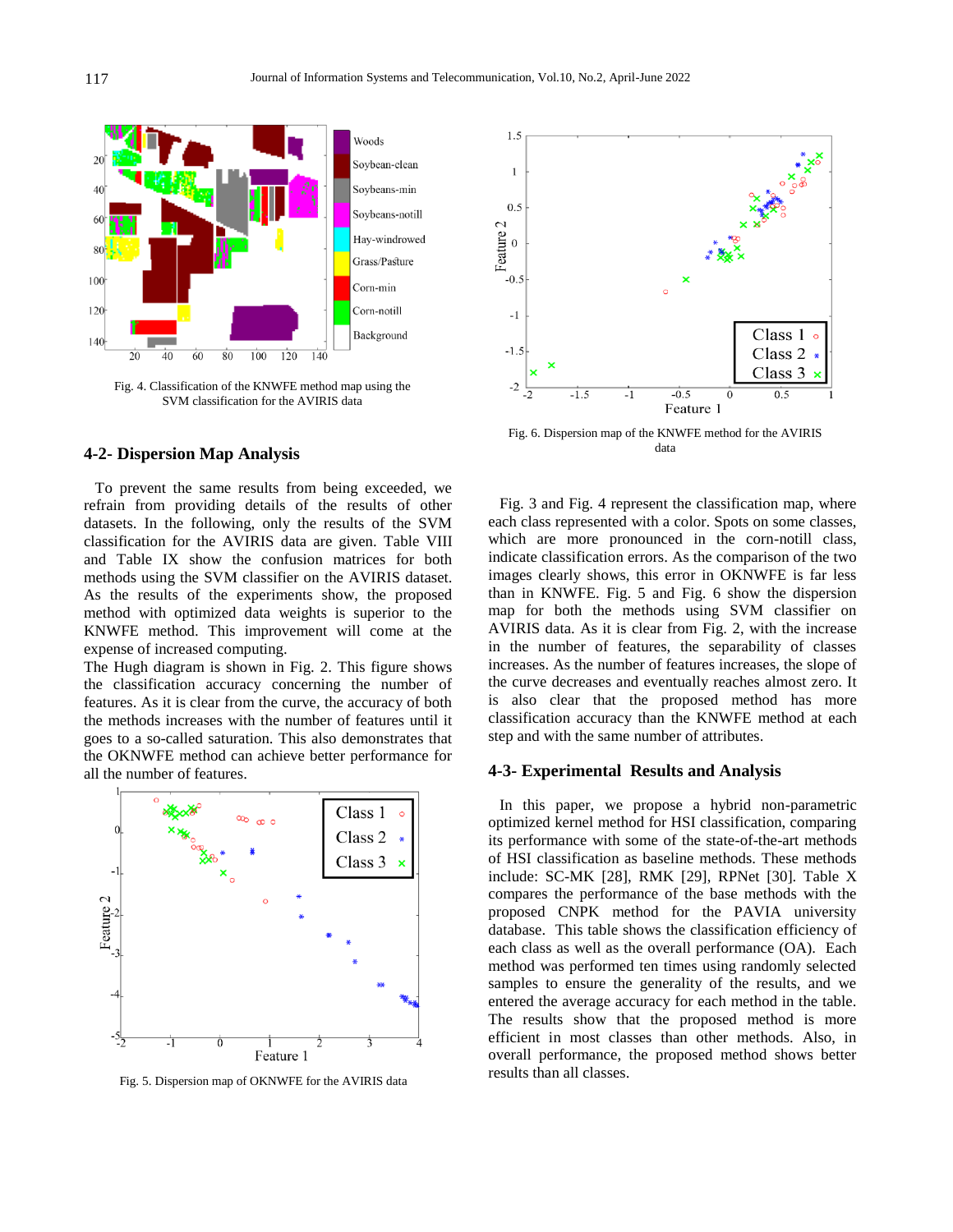| Class name     | <b>SC-MK</b> | <b>RMK</b> | <b>RPNet</b> | <b>CNPK</b> |
|----------------|--------------|------------|--------------|-------------|
| Asphalt        | 0.8279       | 0.9821     | 0.952        | 0.9709      |
| <b>Meadows</b> | 0.9083       | 0.9783     | 0.9663       | 0.9668      |
| Gravel         | 0.9176       | 0.9588     | 0.8856       | 0.9781      |
| <b>Trees</b>   | 0.9652       | 0.905      | 0.9618       | 0.9676      |
| Metal sheets   | 0.9999       | 0.9715     | 0.9634       | 0.9999      |
| Bare soil      | 0.9711       | 0.9902     | 0.9088       | 0.9937      |
| <b>Bitumen</b> | 0.9601       | 0.9923     | 0.7825       | 0.9994      |
| <b>Bricks</b>  | 0.9063       | 0.9731     | 0.9306       | 0.9725      |
| <b>Shadows</b> | 0.9682       | 0.5602     | 0.8222       | 0.9927      |
| OΑ             | 0.9361       | 0.9235     | 0.9082       | 0.9824      |

<span id="page-7-0"></span>Table X Classification performance for PAVIA university dataset

The same experiment is performed on the PAVIA urban database. [Table XI](#page-7-1) illustrates the classification results for this database.

<span id="page-7-1"></span>Table XI Classification performance for PAVIA urban area dataset

| Class name     | <b>SC-MK</b> | <b>RMK</b> | <b>RPNet</b> | <b>CNPK</b> |  |
|----------------|--------------|------------|--------------|-------------|--|
| Water          | 0.9992       | 0.9739     | 0.9952       | 1.0000      |  |
| Tree           | 0.9186       | 0.8222     | 0.9008       | 0.9573      |  |
| Asphalt        | 0.9723       | 0.9289     | 0.969        | 0.9755      |  |
| Blocking       | 0.9904       | 0.9771     | 0.9936       | 0.9924      |  |
| <b>Bricks</b>  |              |            |              |             |  |
| <b>Bitumen</b> | 0.9978       | 0.9573     | 0.9768       | 0.9735      |  |
| <b>Tiles</b>   | 0.994        | 0.9667     | 0.9618       | 0.9683      |  |
| <b>Shadows</b> | 0.9684       | 0.9752     | 0.9273       | 0.9873      |  |
| <b>Meadows</b> | 0.9831       | 0.9262     | 0.948        | 0.99        |  |
| Bare Soil      | 0.9719       | 0.8162     | 0.9765       | 0.9863      |  |
| <b>OA</b>      | 0.9773       | 0.9271     | 0.961        | 0.9812      |  |

## **5- Conclusion and Discussion**

In this paper, we propose a feature extraction method that reduces the dimensions of a hyperspectral image so that the different segments of the image are better distinguishable. The method, which is called OKNWFE, results in the improvement of HSI classification. This improvement is obtained at the cost of an increase in computation complexity. As shown in [Table IV](#page-4-3) to [Table VI](#page-5-0) and [Fig. 2](#page-5-4) to [Fig. 6,](#page-6-2) the OKNWFE method outperforms KNWFE. The dispersion map, drawn for the first and second characteristics, shows that the OKNWFE method provides better separation than the KNWFE method, and the classification map shows that the proposed method has less error in the classification of classes had. The experimental results suggest that the proposed method, in combination with the superpixel segmentation algorithms, has superior performance to the state-of-the-art systems for HIS classification. Based on the results and the proposed method, suggestions can be made for future research. As future work, one may use this kernel on CNNs for classifying hyperspectral images. This kernel can be an activation function on CNN. Adapting this kernel to achieve an optimal CNN could be the subject of future research. The type and number of other layers besides this activation function is another subject worth exploring. Calculating optimal kernel parameters for kernel-based methods using cross-validation is very time-consuming, so studying computation reduction methods can be a useful study. Besides, one may use synthetic kernels and find combination parameters using the classical optimization method.

#### **References**

- [1] H. Li, H. Zhou, L. Pan, and Q. Du, "Gabor feature-based composite kernel method for hyperspectral image classification," vol. 54, no. 10, 2018, doi: 10.1049/el.2018.0272.
- [2] D. Hong, X. Wu, P. Ghamisi, J. Chanussot, N. Yokoya, and X. X. Zhu, "Invariant Attribute Profiles: A Spatial-Frequency Joint Feature Extractor for Hyperspectral Image Classification," IEEE Trans. Geosci. Remote Sens., pp. 1–18, 2020, doi: 10.1109/TGRS.2019.2957251.
- [3] S. Suresh and S. Lal, "A Metaheuristic Framework based Automated Spatial-Spectral Graph for Land Cover Classification from Multispectral and Hyperspectral Satellite Images," Infrared Phys. Technol., vol. 105, no. January, p. 103172, 2020, doi: 10.1016/j.infrared.2019.103172.
- [4] P. Xiang et al., "Hyperspectral anomaly detection by local joint subspace process and support vector machine," Int. J. Remote Sens., vol. 41, no. 10, pp. 3798–3819, 2020.
- [5] P. Ghamisi, J. Plaza, Y. Chen, J. Li, and A. J. Plaza, "Advanced spectral classifiers for hyperspectral images: A review," IEEE Geosci. Remote Sens. Mag., vol. 5, no. 1, pp. 8–32, 2017.
- [6] L. Fang, Z. Liu, and W. Song, "Deep Hashing Neural Networks for Hyperspectral," IEEE Geosci. Remote Sens. Lett., vol. PP, pp. 1–5, 2019, doi: 10.1109/LGRS.2019.2899823.
- [7] E. M. Paoletti, M. J. Haut, J. Plaza, and A. Plaza, "Deep&Dense Convolutional Neural Network for Hyperspectral Image Classification," Remote Sens., vol. 10, no. 9, pp. 1–21, 2018, doi: 10.3390/rs10091454.
- [8] H. Lee, M. Kim, D. Jeong, S. Delwiche, K. Chao, and B.-K. Cho, "Detection of cracks on tomatoes using a hyperspectral near-infrared reflectance imaging system," Sensors, vol. 14, no. 10, pp. 18837–18850, 2014.
- [9] B.-C. Kuo and D. A. Landgrebe, "Nonparametric weighted feature extraction for classification," IEEE Trans. Geosci. Remote Sens., vol. 42, no. 5, pp. 1096–1105, 2004.
- [10] M. R. Almeida, L. P. L. Logrado, J. J. Zacca, D. N. Correa, and R. J. Poppi, "Raman hyperspectral imaging in conjunction with independent component analysis as a forensic tool for explosive analysis: The case of an ATM explosion," Talanta, vol. 174, pp. 628–632, 2017.
- [11] Z. Chen, J. Jiang, X. Jiang, X. Fang, and Z. Cai, "Spectral-spatial feature extraction of hyperspectral images based on propagation filter," Sensors (Switzerland), vol. 18, no. 6, pp. 1–16, 2018, doi: 10.3390/s18061978.
- [12] J. Jiang, J. Ma, C. Chen, Z. Wang, Z. Cai, and L. Wang, "SuperPCA: A Superpixelwise PCA Approach for